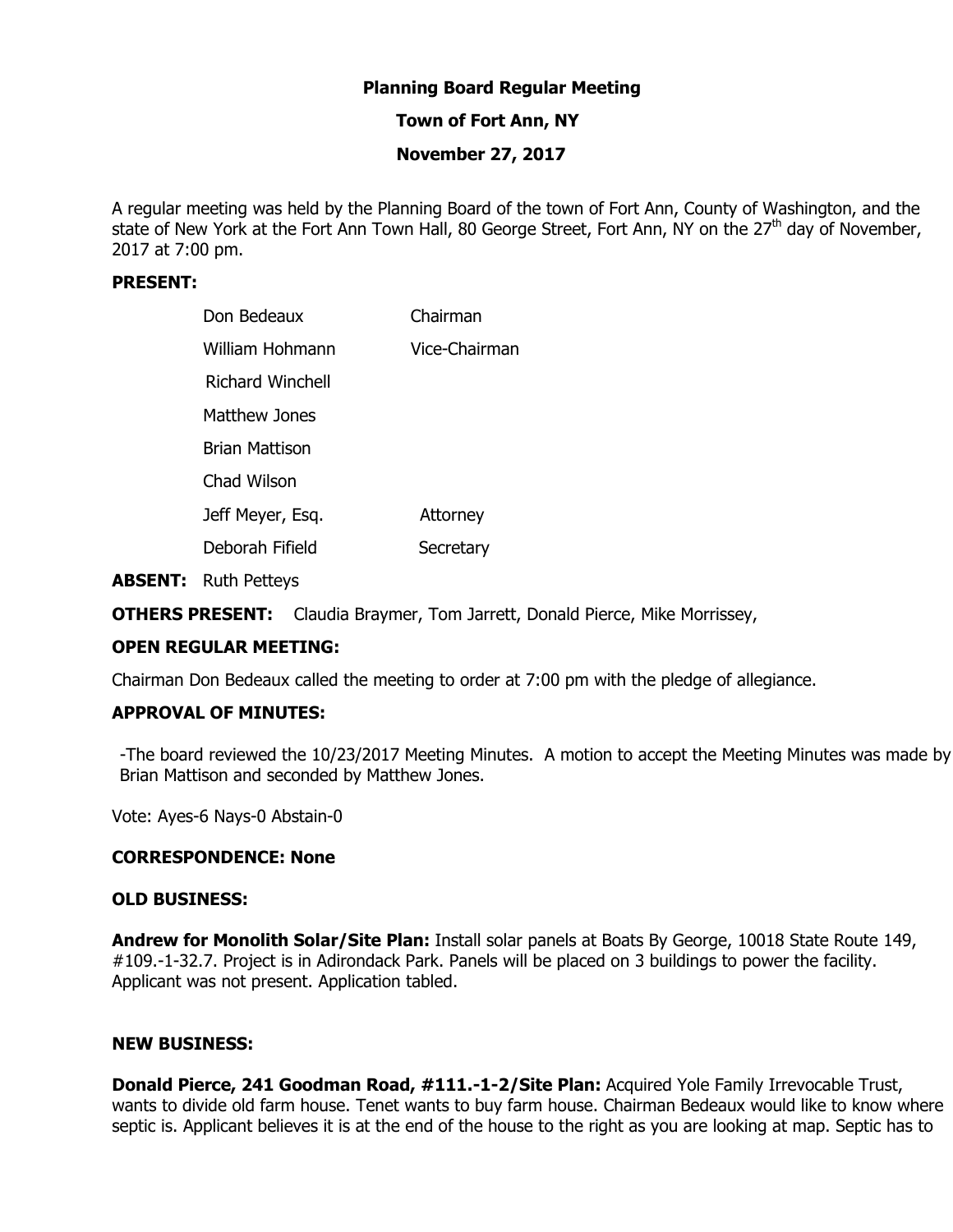be 100' from well, per State code. Applicant not sure if it is. Garage across the street has no water to it. Question of whether or not septic and well are grandfathered in, as house is pre 1900. Bank will want location when house is sold. Matthew Jones asked if could subdivide with the septic issue. The septic will only be issue when goes to sell house. The bank will want location of septic and well when house is sold. Chairman Bedeaux feels if distance between the two is 100', there will be a problem down the road. Code Enforcement Officer Mark Miller explained there is an issue with banks not accepting anything before 1985. It violates the code for septic and well, which can open up the Town for liability, as banks not accepting pre-existing conditions. Motion made by Brian Mattison for Public Hearing January 22, 2017, seconded by Chad Wilson. Applicant must show distance between well and septic.

Vote: Ayes-5 Nays-0 Abstain-1

**Jarrett Engineers, PLLC for Boats by George, Inc./Site Plan: Applicant wishes to expand boat storage** on existing developed site at 10018 State Route 149, Fort Ann. The storm water will be enlarged. New building will be same size, color, etc. as existing buildings. Chad Wilson would like actual dimensions. It was decided actual dimensions do not appear anywhere on the application. There has been no response from APA or County. No questions or comments from the Public. It was decided to table the Public Hearing until heard from APA and County. Motion to table Public Hearing made by William Hohmann, seconded by Brian Mattison.

Vote: Ayes-6 Nays-0 Abstain-0

# **OLD BUSINESS:**

**Michael Morrissey/Site Plan/Public Hearing:** Property is located at 10028 State Route 149. Applicant wishes to create spaces to store boats and recreational vehicles and construct two storage unit buildings. Applicant presented copies of approval from APA, which is all Board was waiting for. Applicant explained to public what he was doing. No questions or comments from public. Motion to close Public Hearing made by William Hohmann, seconded by Richard Winchell.

Vote: Ayes-6 Nays-0 Abstain-0

Attorney Jeff Myer went over the SEQRA Environmental Assessment Form. Motion made by William Hohmann to make a negative declaration without restrictions. Seconded by Brian Mattison. Motion to approve application without conditions made by Brian Mattison, seconded by Matthew Jones.

Vote: Ayes-6 Nays-0 Abstain-0

**Attorney Jonathan Lapper and Jeremy Treadway/Public Hearing:** ADK MX Motorcross Track. Applicant wishes to make changes to track and amend the conditions placed on the original approval. Public Hearing was tabled until January meeting as there is no response from County Planning Board as of date of meeting.

### **Public Comment: None**

Motion made by William Hohmann to adjourn meeting at 7:30 p.m. Seconded by Chad Wilson.

Ayes-6 Nays-0 Abstain-0

Deborah A. Fifield Planning Board Secretary, Town of Fort Ann